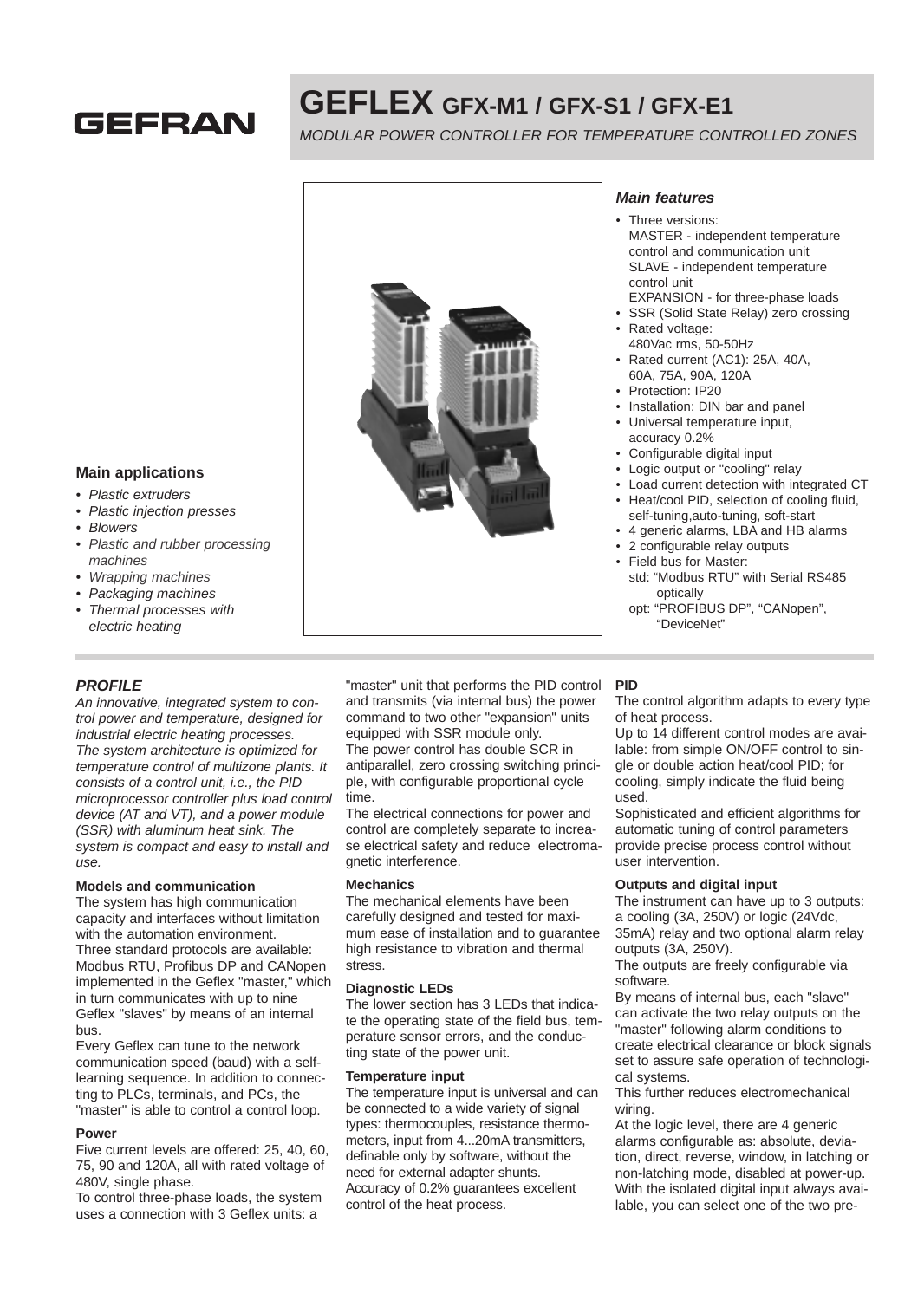settable set points select Manual-Automatic mode, reset the alarms memory, or enable the hold function.

#### **Safety, diagnostics**

At the logic level, there are 4 completely configurable generic alarms.

Efficient diagnosis of the control loop prevents breakdowns and lets the user take timely action (for example, in case of broken probe or load failure).

The LBA alarm carefully controls the control loop, while the on-board current transformer lets you directly monitor the load and activate the HB alarm in case of current failure or SSR in short.

In addition, the on-board voltage transformer lets the user monitor line voltage, power, and energy, with important benefits for safety and plant efficiency.

Software can be used to define the state of the alarm outputs or a preset power level to be supplied in case of a broken probe, thereby assuring continuous service of the individual module.

LEDs signal any fault in real time, and powerful diagnostics is available via serial. A simple command from the digital input deactivates the control zone by "software shutdown" of the instrument.

#### **Programming**

The supervision system can interrogate each individual "slave" to obtain information, to program, or configure the instrument.

For even simpler configuration, a programming kit (from notebook PC or palm PC) is available, composed of an IRDA interface unit and WINSTRUM (a guided program for Windows environment - see technical sheet).

#### **TECHNICAL DATA**

**INPUTS**

Input range: 0...60mV. Sampling time: 120msec. Accuracy: 0.2%fs ±1 scale points at 25°C. Resolution: < 2µV for range 60mV. Input filter: 0...20.0sec. Zero offset adjustable in range: -999...+999 scale points.

#### **Main input**

Thermocouple, resistance thermometer, Linear. Application: process variable. Thermocouples: ITS90: J, K, R, S, T, B, E, N, U, G, D, C, custom. Cold junction compensation: internal, with automatic compensation. Resistance thermometer. Pt100 DIN 43710, J Pt100, custom. Linears/Transmitters: range 0...60mV, 0...20mA, 0...1Vdc

(configurable within limits). Possible 32 segment custom linearization.

#### **Load control**

TA, TV internal: Ammeter: range 0...25, 40, 60, 75, 90, 120Aac Applicazioni: controllo corrente assorbita dal carico. Tensione di linea: campo 0...480Vac. Applications: control of current absorbed by load.

#### **Digital input**

PNP 24V, 8mA (isol. 3500V) Applications: Man/Auto, Loc/Rem, Hold, Reset alarms, select setpoint, shut down software.

#### **OUTPUTS**

Max 3 Relays / 1 Logic + 2 Relays.

#### **- Relays**

(Up to 3), NO, max 3A, 250V resistive load.

Application: cooling, alarms. **- Logic** 24Vdc, 35mA. Application: cooling, alarm.

**- Continuous** 0...10V; 0/4...20mA

Application: cooling, alarms.

#### **DIGITAL COMMUNICATION, FIELD BUS**

Asynchronous serial transmission. Std. protocol: MODBUS RTU RS485 2 wires, 1200...19200 baud. Optional protocols: CAN OPEN 10K...1M bit/sec, PROFIBUS DP 9,6...12Mbit/sec.

#### **Safety**

Detection of short circuit or opening of input probe, open loop alarm (LBA), load fault alarm (HB), overheat SCR.

#### **PROCESS CONTROL FUNCTIONS**

#### **Control**

PID, PI, PD, P, On/Off, heat, cool, heat + cool with fluid selection.

Manual/Automatic: Bumpless or with manual forcing of output.

#### **Tuning**

- Self-tuning: calculation of PID parameters at system start.

- Auto-tuning: continuous adjustment of PID values.

#### **Special functions**

Soft-start, power limitation, software shutdown.

#### **Alarms**

#### Up to 4:

absolute, deviation, symmetric, direct, reverse, Latching and non, LBA, HB. Reference: PV, SP, aux input (for HB).

## **Multiset**

Double setpoint with gradient selectable from digital input

#### **POWER SUPPLY**

24Vdc ±25%, max 5VA

### **POWER MODULE**

|                                        | 25A            | 40A             | 60A                         | <b>75A</b>                  | <b>90A</b>                   | <b>120A</b>                  |
|----------------------------------------|----------------|-----------------|-----------------------------|-----------------------------|------------------------------|------------------------------|
| <b>RATED VOLTAGE</b>                   |                |                 | 480Vac                      |                             |                              |                              |
| <b>WORK VOLTAGE RANGE</b>              |                |                 | 24530Vac                    |                             |                              |                              |
| NON-REPETITIVE VOLTAGE                 |                |                 | 1200Vp                      |                             |                              |                              |
| SWITCHING VOLTAGE FOR ZERO             |                |                 | $\leq 20V$                  |                             |                              |                              |
| <b>RATED FREQUENCY</b>                 |                |                 | 5060Hz                      |                             |                              |                              |
| <b>POWER FACTOR</b>                    |                |                 | $\geq 0.5$                  |                             |                              |                              |
| <b>RATED CURRENT AC1</b>               | 25A            | 40A             | 60A                         | 75A                         | 90A                          | 120A                         |
| REPETITIVE OVERCURRENT (t=1s)          | $\leq$ 40A     | $\leq$ 50A      | $\leq 100A$                 | $\leq 100A$                 | $\leq$ 150A                  | $\leq$ 150A                  |
| NON-REPETITIVE OVERCURRENT (t=20ms)    | $\leq 400A$    | $\leq 600A$     | $\leq$ 1150A                | $\leq$ 1500A                | $\leq$ 1500A                 | $\leq$ 1500A                 |
| $I2t$ FOR BLOWOUT $(t=110ms)$          | ≤ 645 $A^2$ s  | $\leq 1010A^2s$ | $\leq$ 6600A <sup>2</sup> S | $\leq$ 8000A <sup>2</sup> S | $\leq$ 11200A <sup>2</sup> s | $\leq$ 11200A <sup>2</sup> s |
| CRITICAL dv/dt WITH OUTPUT DEACTIVATED |                |                 | 1000V/µs                    |                             |                              |                              |
| RATED ISOLATION VOLTAGE IN/OUT         |                |                 | 4000V                       |                             |                              |                              |
| <b>WORK</b>                            |                |                 | 080°C according to          |                             |                              |                              |
| <b>TEMPERATURE</b>                     |                |                 | dissipation curves          |                             |                              |                              |
|                                        |                |                 |                             |                             |                              |                              |
| Height                                 |                |                 | 225mm                       |                             |                              |                              |
| Width                                  | 42mm           | 42mm            | 82mm                        | $127$ mm                    | $127$ mm                     | $127$ mm                     |
| Depth                                  | <b>160mm</b>   | 195mm           | 195mm                       | 195mm                       | 195mm                        | 195mm                        |
| Weight                                 | 650gr          | 850gr           | 1300gr                      | 1500gr                      | 1500gr                       | 1600gr                       |
| Protection class                       |                |                 | <b>IP20</b>                 |                             |                              |                              |
| Installation                           |                |                 | DIN guide or panel          |                             |                              |                              |
| <b>Notes</b>                           |                |                 | MOV protection              |                             |                              |                              |
| High-speed fuses                       | <b>FUS-025</b> | <b>FUS-040</b>  | <b>FUS-080</b>              | <b>FUS-080</b>              | <b>FUS-100</b>               | <b>FUS-125N</b>              |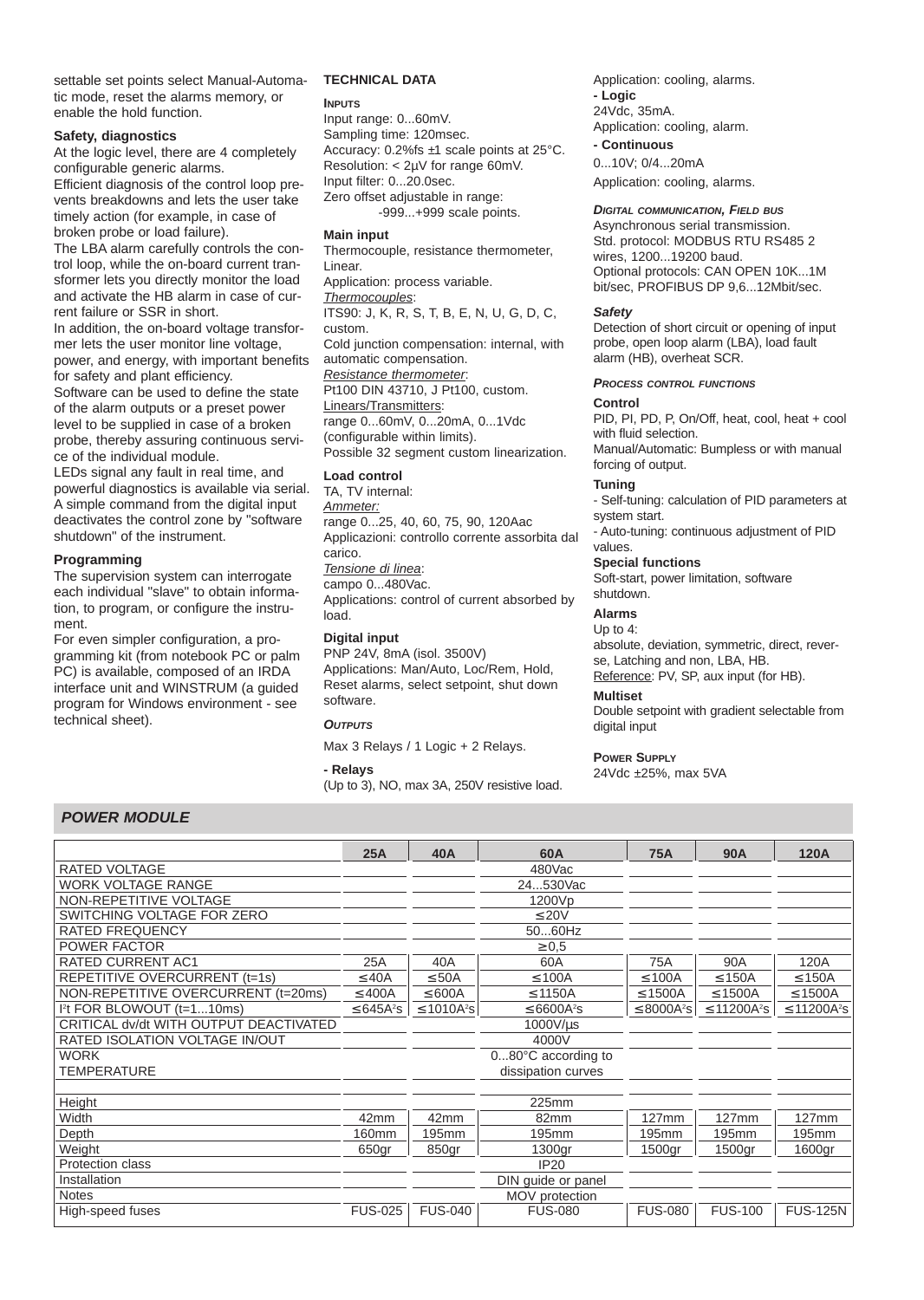### **DESCRIPTION OF FACEPLATE**

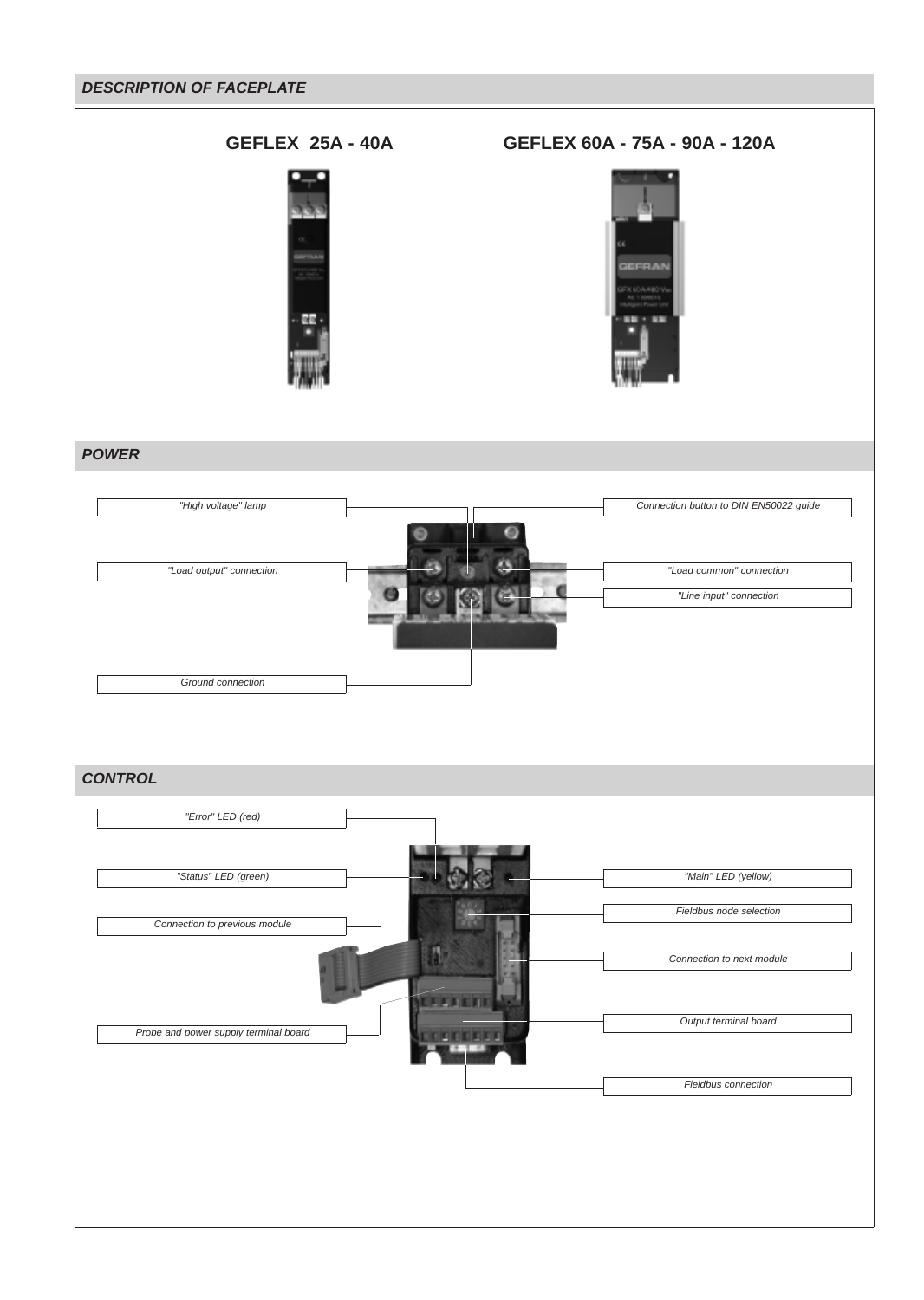# **DISSIPATION CURVES**



|            | Level                          | <b>Terminal contact</b><br>area (LxD)    | <b>Terminal hole</b><br>diameter                       | Recommended<br>conductor section |  |
|------------|--------------------------------|------------------------------------------|--------------------------------------------------------|----------------------------------|--|
| œ<br>POWEI | 25A                            | $12 \times 12$ mm                        | 5 <sub>mm</sub>                                        | 6mm <sup>2</sup>                 |  |
|            | 40A                            | 12 x 12mm                                | 5 <sub>mm</sub>                                        | $10 \text{mm}^2$                 |  |
|            | 60A                            | 14 x 12mm                                | 6 <sub>mm</sub>                                        | $16$ mm <sup>2</sup>             |  |
|            | 75A-90A                        | 14 x 12mm                                | 6 <sub>mm</sub>                                        | $25$ mm <sup>2</sup>             |  |
|            | 120A                           | 14 x 12mm                                | 6 <sub>mm</sub>                                        | $35$ mm $2$                      |  |
|            | <b>Flexible wire conductor</b> |                                          | Conductor with prod terminal with<br>insulating collar |                                  |  |
| SIGNAL     |                                | $0.14 - 1.5$ mm <sup>2</sup> / 28-16AWG  | $0.25 - 0.5$ mm <sup>2</sup> / 24-20AWG                |                                  |  |
|            |                                | Cross-cut screwdriver, blade 0.4 x 2.5mm |                                                        |                                  |  |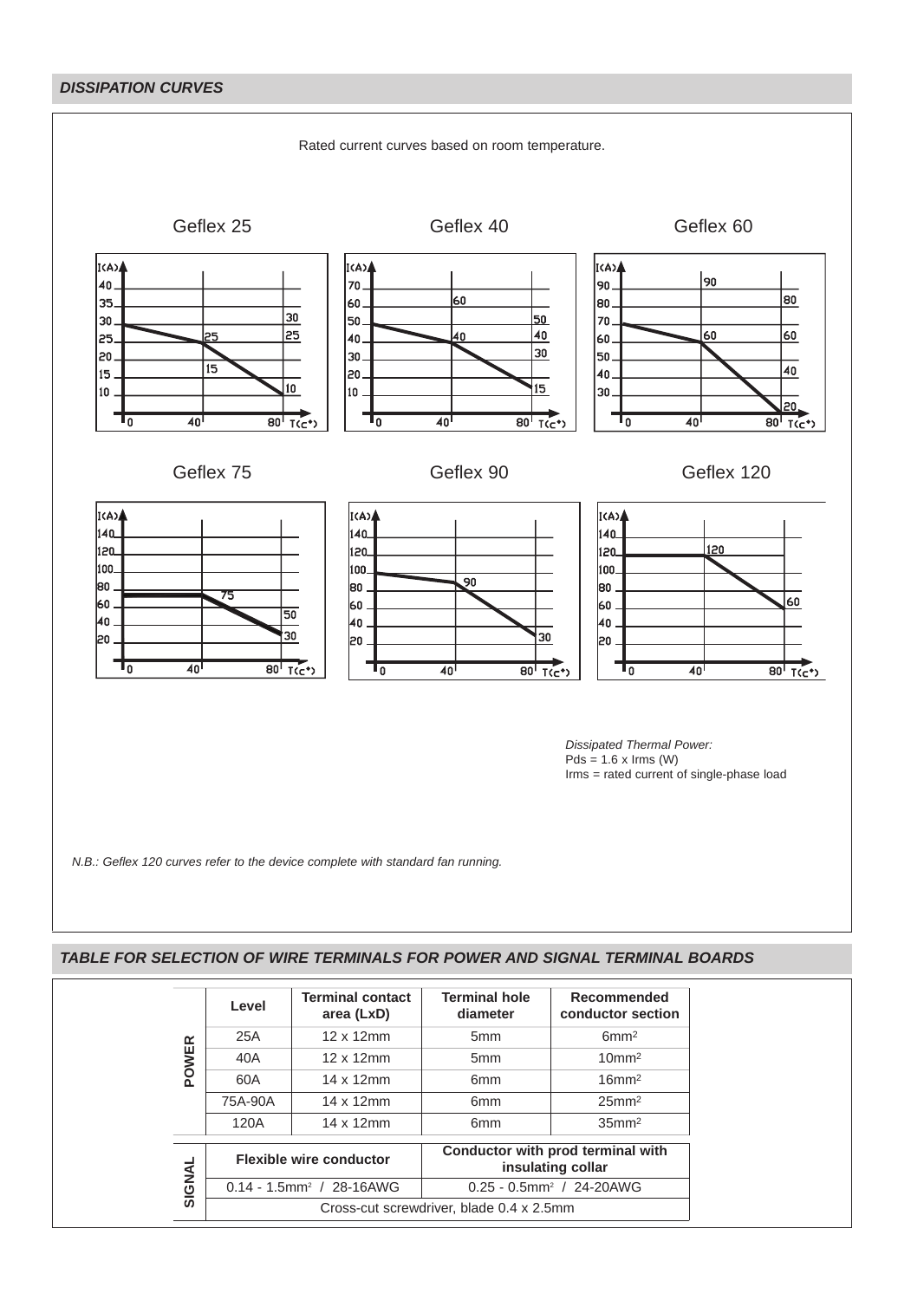

# **DIMENSIONS AND CUTOUT**

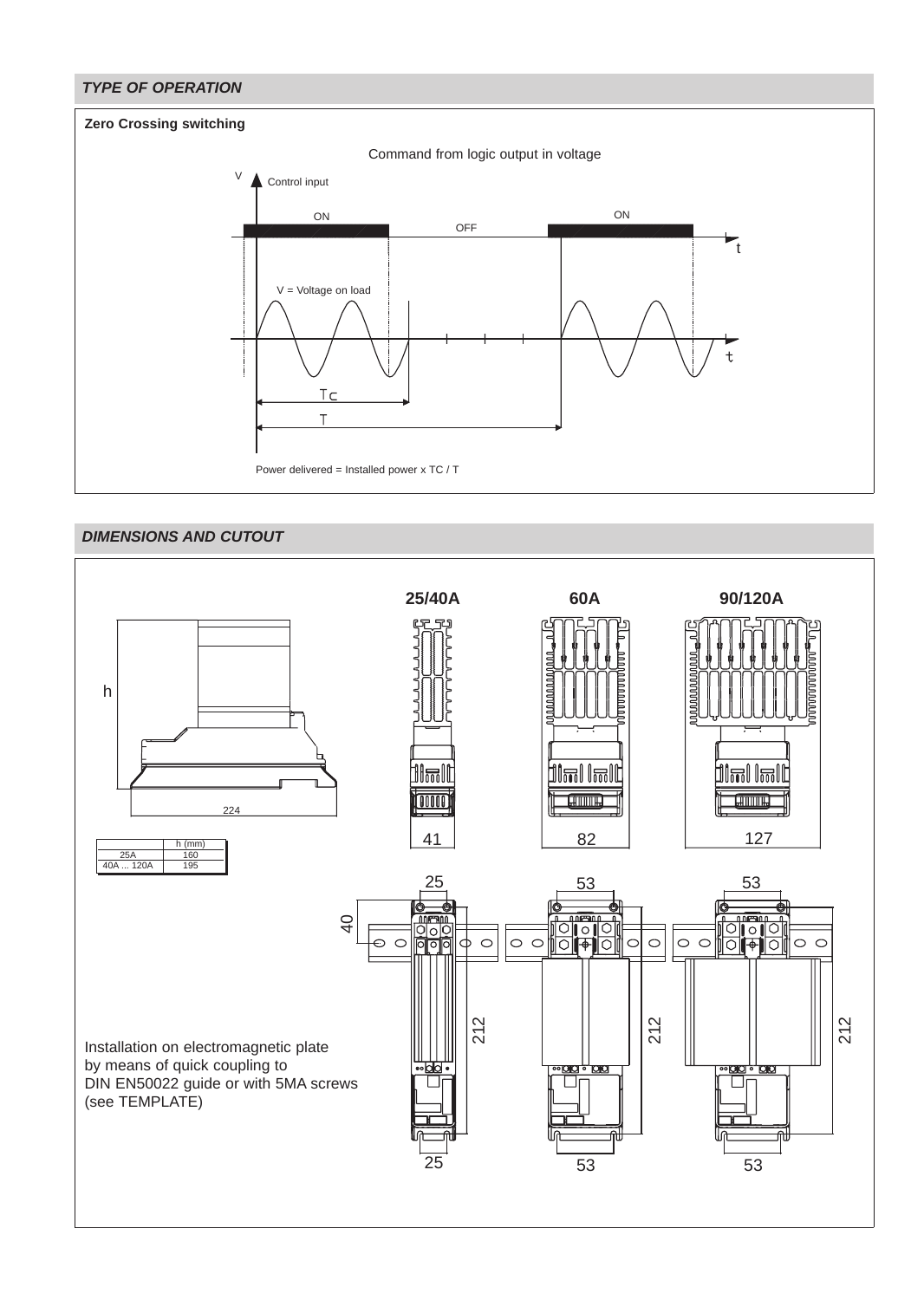### **CONNECTION EXAMPLES**

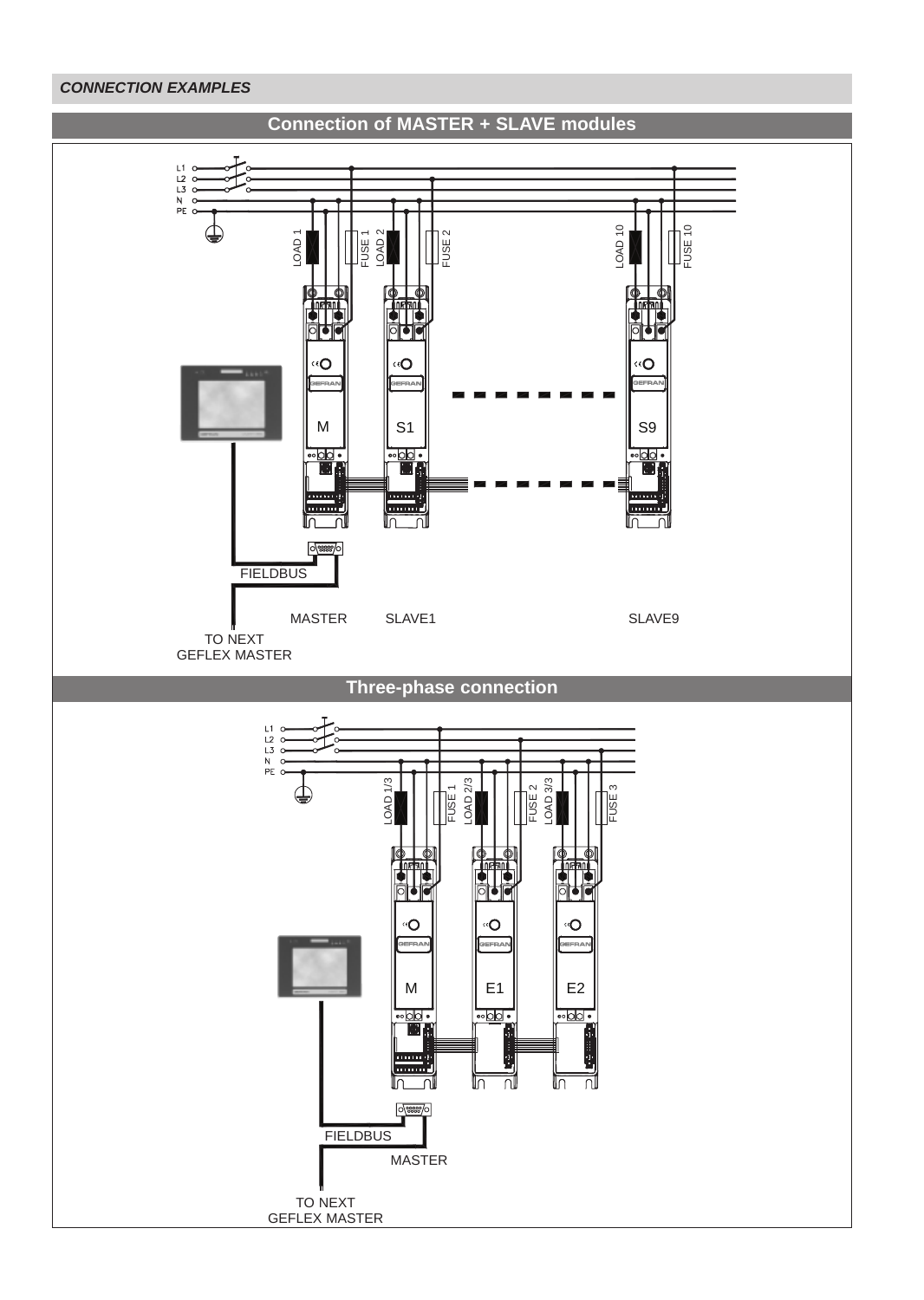

We advise you to connect a 120Ω 1/4W resistance between the "CAN\_L" and "CAN\_H" signals at both ends of the DeviceNet network.

**Three-phase line with neutral**



**Three-phase line without neutral**



The **Input** and **Common** connection to the network depend on the

A wire with 0.5mm≈ / 20AWG section is sufficient for the Common